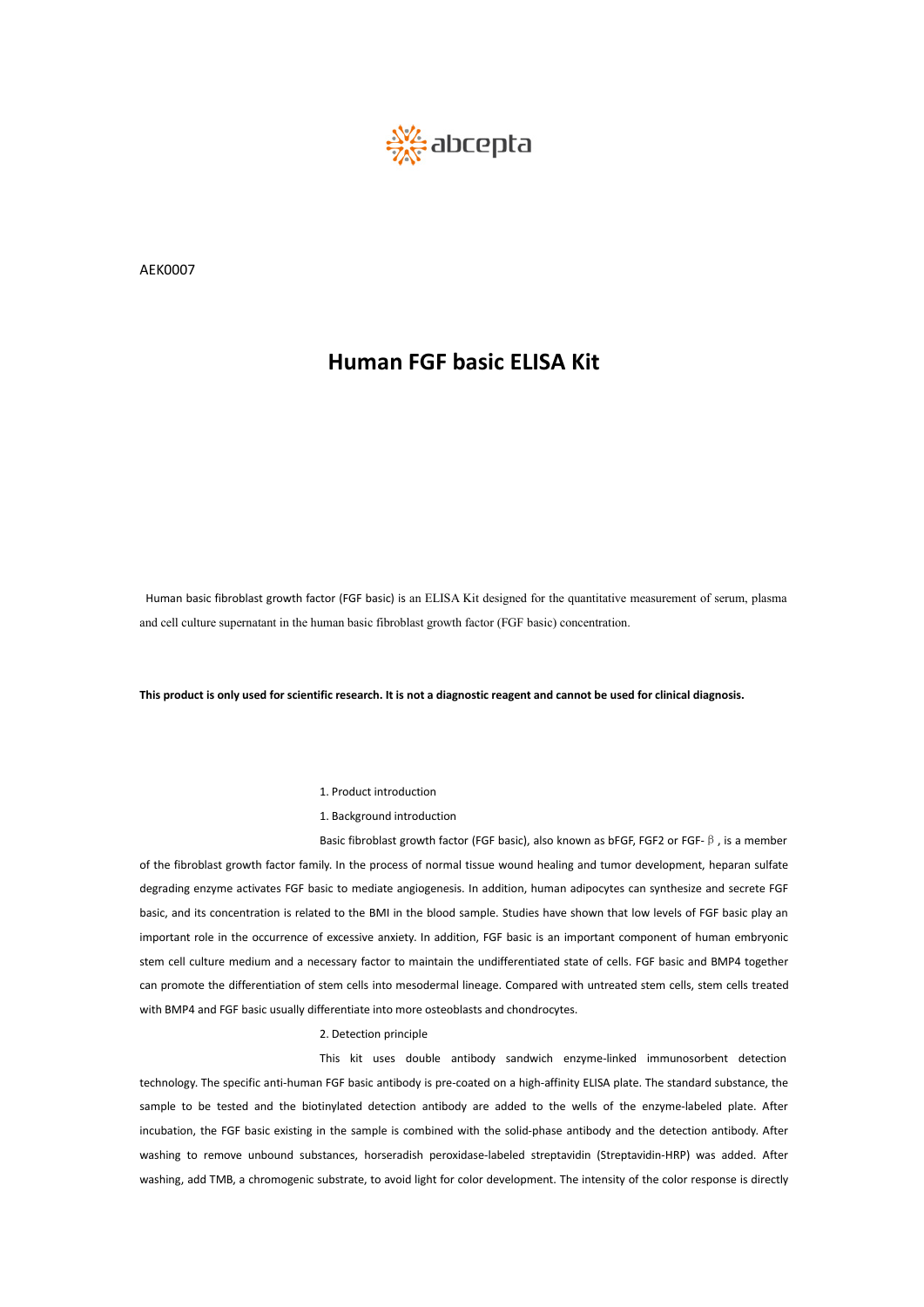proportional to the concentration of FGF basic in the sample. Add stop solution to stop the reaction, and measure the absorbance value at 450 nm wavelength (reference wavelength 570-630 nm).

3. Limitations of kit detection

1) Please use within the validity period marked on this kit.

2) The reagents of the kit cannot be mixed with reagents of other batch numbers or

reagents from other sources.

3) Any changes in standard dilution, operators, pipetting techniques, washing techniques, incubation temperature, and kit storage time will affect the binding reaction.

4) This kit is designed to remove or reduce some endogenous interference factors in biological samples, and not all possible influencing factors have been removed.

- 2. Basic information
- 1. Materials provided by the kit Component number EK1F03-24 EK1F03-48 EK1F03-96
- Pre-coated ELISA plate EK1F03P 24T 48T 96T
- Standard EK1F03S 1 vial 1 vial 2 vials
- Detection antibody EK1F03D 1 vial 1 vial 1 vial
- Standard Diluent E0260 5 ml 5 ml 5 ml
- Horseradish peroxidase
- Tagged streptavidin E0290 1 vial 1 vial 1 vial
- 10× Detection Buffer E0310 5 ml 5 ml 5 ml
- Chromogenic substrate TMB E0230 3 ml 6 ml 11 ml
- Stop solution E0300 11 ml 11 ml 11 ml
- 20 $\times$  lotion E0281 50 ml 50 ml 50 ml
- Sealing film E0200 3 6 6

2. Materials and equipment not provided

1) A microplate reader capable of detecting absorbance at 450 nm, with a reference

wavelength of 570 nm or 630 nm

2) Pipette, pipette tip, and sample tank

- 3) Prepare test tubes, centrifuge tubes, graduated cylinders, etc. for reagents
- 4) Distilled water or deionized water
- 5) Vortex oscillator, microplate oscillator
- 3. Storage
- The kit is stored at  $2-8$ °C, and the expiration date is indicated on the label. Only properly

stored reagents are guaranteed. If the components of the kit need to be used again, make sure that they have not been contaminated since the last use.

> Store the unopened kit at 2-8°C. Please use it within the validity period. beat Open of try Agent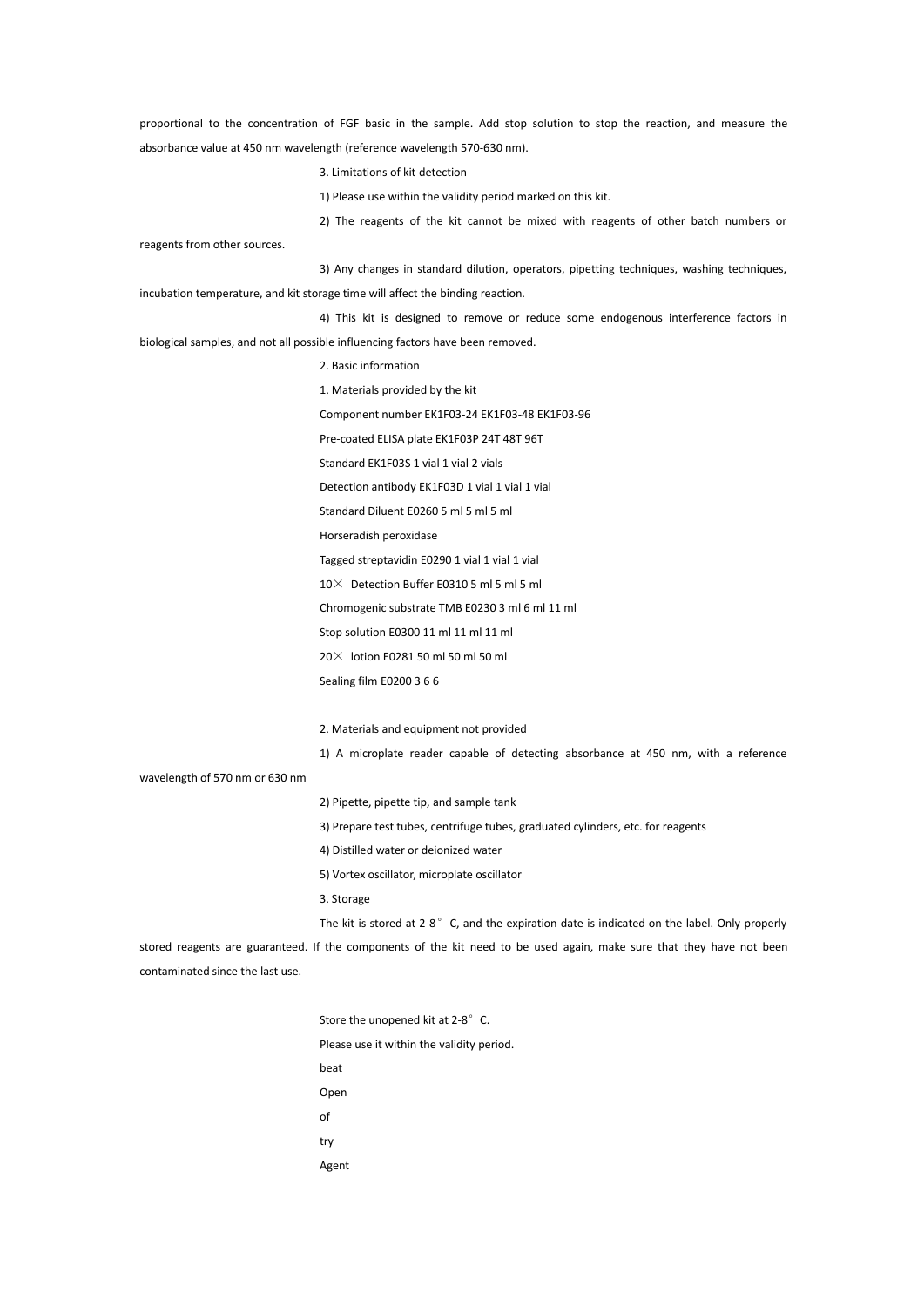Box Or Heavy Group try Agent 1 x lotion  $1\times$  detection buffer Stop solution Standard diluent Chromogenic substrate TMB Detection antibody Horseradish peroxidase-labeled streptavidin at 2-8℃, It can be stored for about 1 month. The standard product can be stored for about 1 month at -20° C. Discard after use.<br>Please put the unused slats back into the aluminum foil bag and seal the seal. It can be stored for about 1 month at 2-8 $^{\circ}$  C.<br>4. Matters needing attention 1) All chemical reagents should be considered as potentially hazardous. 2) It is recommended that only staff with good laboratory training can operate this kit. Please wear suitable protective equipment during operation, such as white coat, latex gloves, safety glasses, etc. 3) Please avoid reagent contact with skin and eyes. In case of accidental contact, please wash immediately with plenty of water. 4) The stop solution in the kit is an acidic solution. When using the stop solution, please wear protective clothing and facilities to protect your eyes, hands and face. 5) This kit is used for scientific research and cannot be used for diagnosis and treatment. 6) Please do not use other lot numbers or reagents from other sources to replace the reagents in this kit. 7) Please do not use expired reagents. 8) Please avoid strong light during the storage or incubation of the kit. 9) Please do not eat or drink in the area where the kit is operated or the sample is processed. 10) Do not allow reagents or samples to contact the skin and mucous membranes. 11) Please wear latex or disposable gloves when handling the kit or handling samples. 12) Avoid contact with oxidizing reagents and metals from the chromogenic substrate. 13) Avoid the generation of aerosols. 14) In order to avoid microbial contamination and cross-contamination between reagents and samples, please use disposable tips. 15) Use clean containers to prepare reagents. 16) Exposure to an acidic environment will inhibit binding. 17) The preparation of reagents must use distilled water or deionized water. 18) The chromogenic substrate must be equilibrated to room temperature before use. 19) The samples may contain infectious pathogens. The preferred method for handling

samples and possible contaminated materials is 121.5° C for at least 1 hour.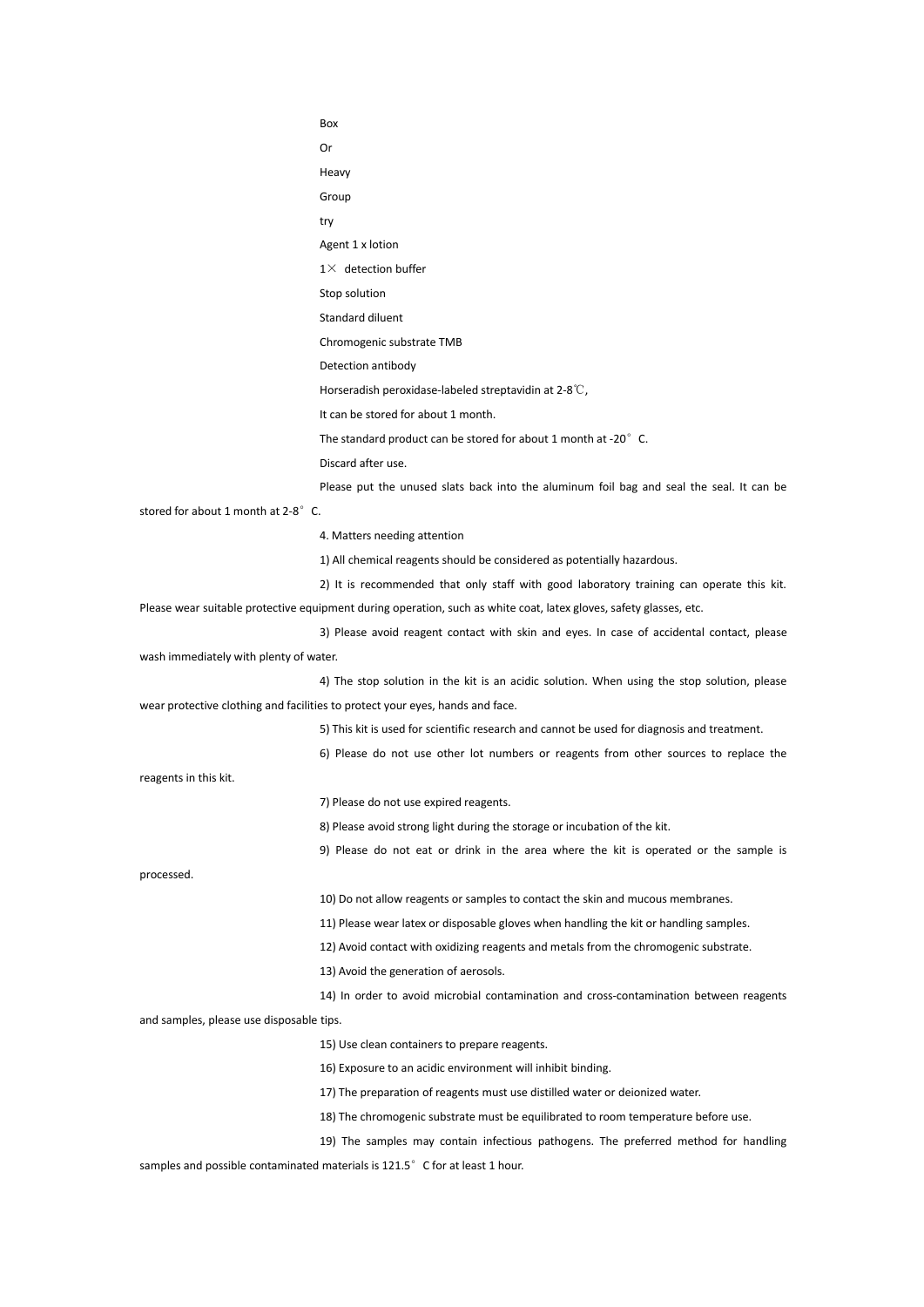20) Disposal of liquid waste. For liquid waste without acid, add 1.0% sodium hypochlorite

and soak for 30 minutes. Please neutralize the acid-containing liquid waste before adding sodium hypochlorite.

21) Sometimes protein precipitation can be observed in the standard dilution solution, this precipitation does not affect the use and can be ignored. Alternatively, the precipitate can be removed by centrifugation at 6,000  $\times$  g for 5 minutes.

5. Technical points

1) When re-dissolving or mixing protein, always avoid air bubbles.

2) To avoid cross-contamination, please replace the pipette tip when adding standard samples, sample samples, and different reagents. Different reagents use different loading tanks.

3) When using an automatic plate washer, after adding the washing solution, set a 30-second soaking program, or turn the microplate 180 degrees in different washing steps, which can improve the accuracy of the analysis.

4) To ensure the accuracy of the results, seal the plate with the sealing film during incubation.

5) The chromogenic substrate should be colorless before adding. Keep the chromogenic substrate always in a light-proof state.

6) The order of addition of the stop solution should be the same as the order of addition of the chromogenic substrate.

7) After adding the stop solution, the color of the substrate should change from blue to yellow. If the substrate is green, it means that the stop solution and the color-developing substrate are not sufficiently mixed.

8) It is recommended that all test samples and standard products have multiple holes in the

test.

9) In any case, avoid touching the inner surface of the microplate.

Three, detection steps

1. Sample collection and storage

Cell culture supernatant

Centrifuge at 300  $\times$  g for 10 minutes to remove the sediment, and then detect it

immediately, or in aliquots, and store below -20° C.

# Serum sample

Collect serum in centrifuge tube. After 30 minutes of agglutination, the blood sample was

centrifuged at 1,000  $\times$  g for 10 minutes. Test immediately after drawing the serum sample, or aliquot and store it below -20° C.

### Plasma sample

EDTA, sodium citrate or heparin anticoagulation to collect plasma samples. Collect samples by centrifugation at 1,000  $\times$  g for 30 minutes. Immediately detect, or sub-package, and store below -20 $^{\circ}$  C.

This kit may be suitable for other biological samples. Cell culture supernatant, serum and

plasma have been validated.

Note: Before testing, the visible precipitation in the sample must be removed. Do not use samples with severe hemolysis or hyperlipidemia. The samples should be aliquoted and stored at -20° C to avoid loss of mouse FGF basic activity. If tested within 24 hours. The samples can be stored at 2-8°C.

Avoid repeated freezing and thawing of samples. Before testing, the frozen sample should be slowly returned to room temperature and mixed gently.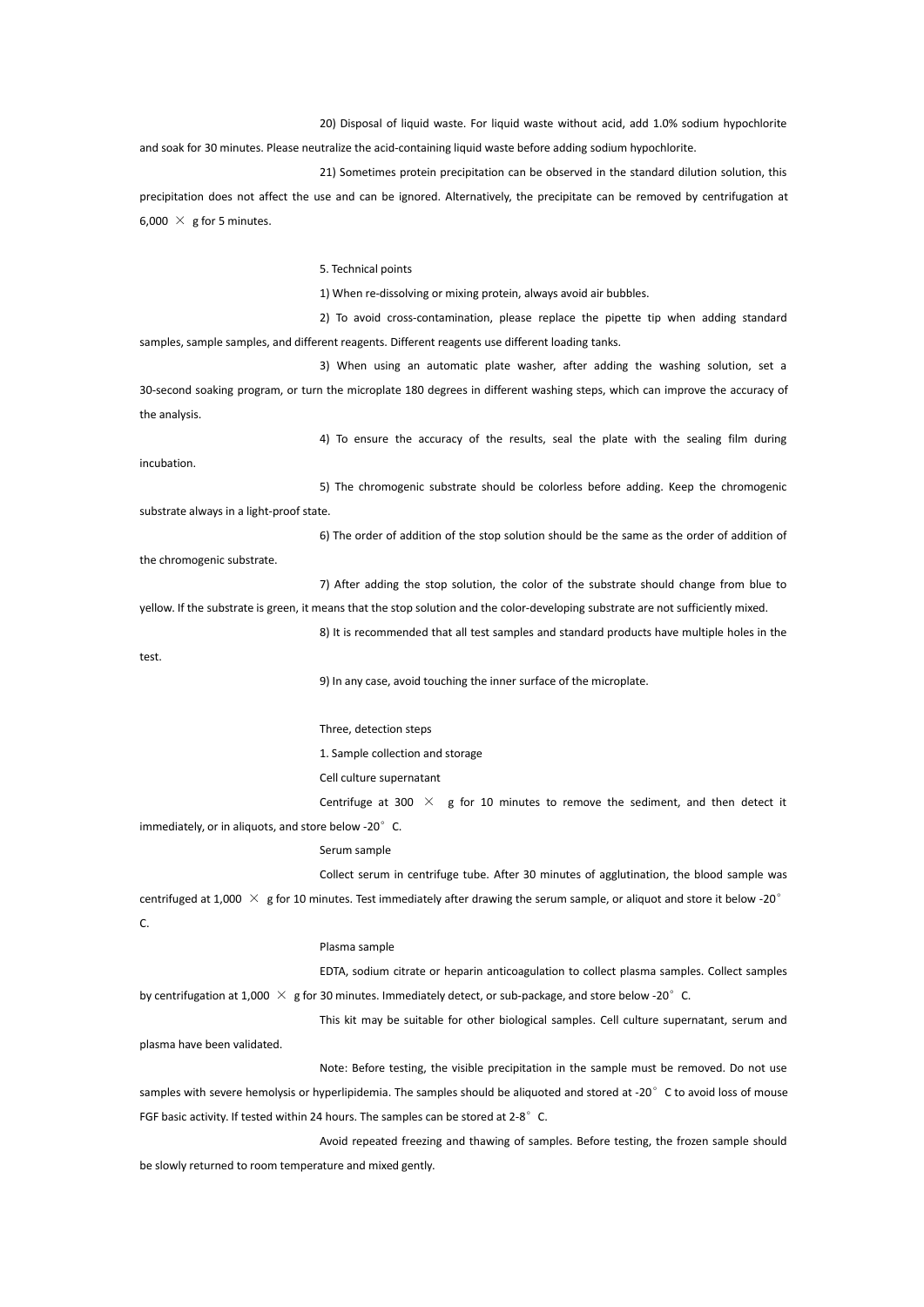2. Reagent preparation

Please return all reagents and samples to room temperature before testing.

If the concentrated reagents crystallize, warm the bath at  $37°C$  until all the crystals are

dissolved.

### $1 \times$ Lotion

Draw 20 $\times$  concentrated lotion from 50 ml to 1 L measuring cylinder, add distilled water to

1,000 ml, and mix gently to avoid foam. Transfer to a clean bottle. Stored at 2-25℃, 1× lotion can be stored stably for 30 days.

 $1\times$  detection buffer

Pipette  $10 \times$  concentrated detection buffer from 5 ml to 100 ml graduated cylinder, add distilled water to 50 ml, and mix gently to avoid foam. Stored at 2-8℃,  $1\times$  detection buffer can be stored stably for 30 days.

Detection antibody

Mix well before dilution. Dilute the concentrated detection antibody 1:100 with 1  $\times$ detection buffer according to the number of standards and samples to be tested.

Note: Please use the diluted detection antibody within 30 minutes.

Horseradish peroxidase labeled streptavidin

Mix well before dilution. Dilute the concentrated horseradish peroxidase-labeled

streptavidin at a ratio of 1:100 with  $1 \times$  detection buffer according to the number of standards and samples to be tested. Note: Please use the diluted horseradish peroxidase-labeled streptavidin within 30 minutes.

Sample dilution

If the sample needs to be diluted, please dilute the serum/plasma sample with the 1 $\times$ detection buffer provided in the kit, and dilute the cell culture supernatant with cell culture medium.

Human FGF basic standard product

Centrifuge briefly before opening the lid, and re-dissolve the standard human FGF basic with distilled water. The re-dissolved volume is marked on the label of the standard human FGF basic. Vortex gently to ensure thorough mixing. The concentration of the standard after re-dissolution is 2,000 pg/ml. After re-dissolving, let it stand for 10-30 minutes. Mix well before dilution.

Please use polypropylene tubing for standard dilution.

Preparation of the standard curve of serum/plasma samples:

Take 230  $\mu$  l of concentrated human FGF basic standard and add 230  $\mu$  l of standard dilution solution as the highest concentration of the standard curve (1,000 pg/ml). Add 230  $\mu$  l of standard diluent to each test tube. Use high-concentration standards to make 1:1 serial dilutions. Every time you pipette, make sure to mix well. Use the standard dilution as the zero concentration of the standard curve.

Preparation of the standard curve of cell culture supernatant samples:

Take 230  $\mu$  l of concentrated human FGF basic standard and add 230  $\mu$  l cell culture

medium as the highest concentration of the standard curve (1,000 pg/ml). Add 230  $\mu$  l of cell culture medium to each test tube. Use high-concentration standards to make 1:1 serial dilutions. Make sure to mix well each time you pipette. Take the cell culture medium as the zero concentration of the standard curve.

3. Detection steps

Please equilibrate all reagents and samples to room temperature before testing.

1) Prepare all required reagents and working concentration standards.

2) Remove the unnecessary slats, put them back in the aluminum foil bag with desiccant,

and re-seal the seal.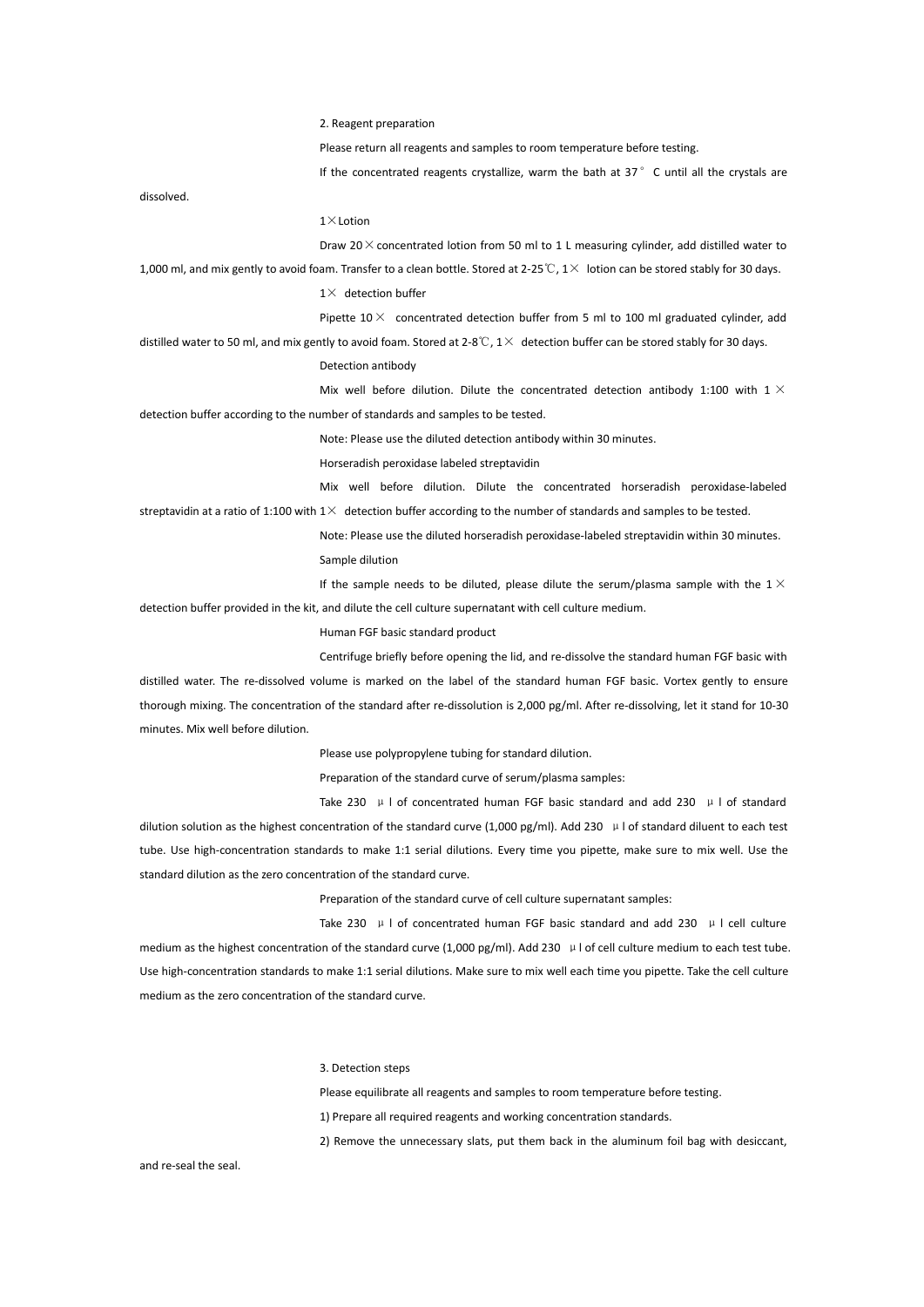3) Soak the ELISA plate: Add 300  $\mu$  | 1 $\times$  lotion and let it stand and soak for 30 seconds. In

order to obtain the desired experimental results, soaking is necessary. After discarding the lotion, pat the microplate dry on absorbent paper. After washing the plate, please use the microplate immediately and do not let the microplate dry.

4) Add standard product: add 100  $\mu$  I standard product diluted 2 times to the standard product well. Add 100 μl of standard diluent (serum/plasma sample) or medium (cell culture supernatant sample) to the blank well.

5) Add sample: serum/plasma: add 80  $\mu$  I 1  $\times$  detection buffer and 20  $\mu$  I sample to the sample hole. Cell culture supernatant: add 100 µ l of cell culture supernatant to the sample well.

6) Add detection antibody: add 50  $\mu$  I diluted detection antibody (1:100 dilution) to each well. Ensure that steps 4, 5, and 6 continue to add samples without interruption. The sample addition process is completed within 15 minutes.

7) Incubation: Use sealing film to seal the plate. Shake at 300 rpm and incubate at room

temperature for 2 hours.

8) Washing: Discard the liquid, add 300 µ I washing solution to each well to wash the plate, and wash 6 times. Each time you wash the plates, pat them dry on absorbent paper. In order to obtain the ideal experimental performance, the residual liquid must be completely removed.

9) Incubation with enzyme: Add 100  $\mu$  I of diluted horseradish peroxidase-labeled streptavidin (1:100 dilution) to each well.

10) Incubation: Use a new sealing film to seal the plate. Shake at 300 rpm and incubate at room temperature for 45 minutes.

11) Washing: Repeat step 8.

12) Add substrate for color development: add 100  $\mu$  l of color substrate TMB to each well, protect from light, and incubate at room temperature for 5-30 minutes.

13) Add stop solution: add 100  $\mu$  I stop solution to each well. The color changed from blue to yellow. If the color is green or the color change is obviously uneven, tap the board frame lightly to mixwell.

14) Detection reading: within 30 minutes, use a microplate reader for dual-wavelength detection, and determine the OD value at 450 nm maximum absorption wavelength and 570 nm or 630 nm reference wavelength. The OD value after calibration is the measured value of 450 nm minus the measured value of 570 nm or 630 nm. Using only 450 nm measurement will result in a high OD value and a decrease in accuracy.

#### Four, analysis

1. Result calculation

Calculate the average OD value of the standard and the sample, and then subtract the OD value of the zero-concentration standard.

Taking the concentration of the standard substance as the abscissa and the OD value as the ordinate, the computer software was used to perform regression fitting to generate a standard curve. Regression analysis determines the best fit curve. By fitting the logarithm of the concentration value and the OD value, the standard curve can be linearized. This process may be able to get more sample concentrations, but the accuracy of the data will be reduced.

Note: The final concentration of the highest concentration point of the standard curve is 1,000 pg/ml.

If the serum/plasma sample is diluted according to the instructions, the final dilution factor is 5. If the sample has been diluted in other ways, please multiply by the corresponding dilution factor when calculating the sample concentration.

2. Typical data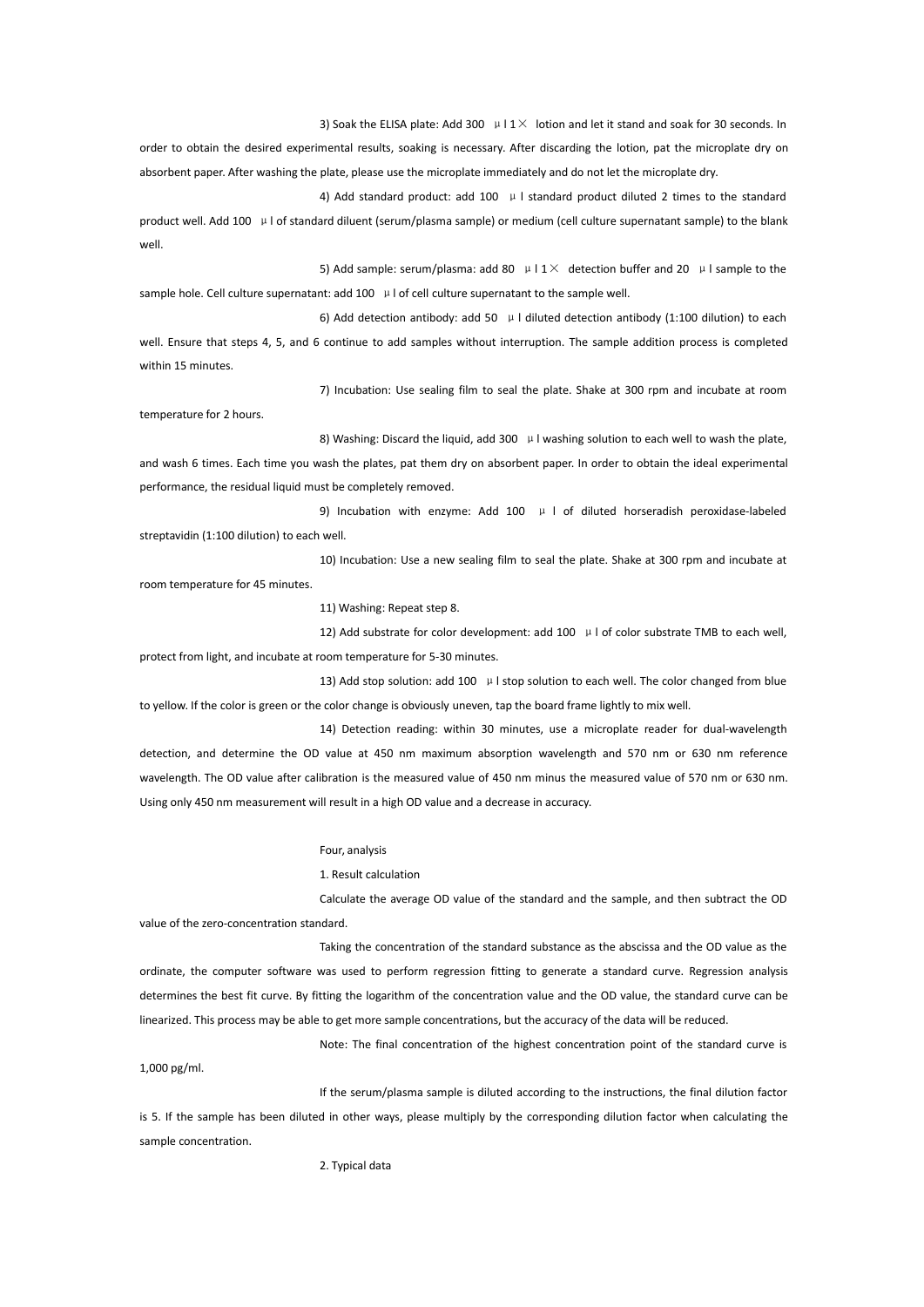For each test, a standard curve must be established for each plate. The following standard

curve is for reference only.

pg/ml O.D. Average Corrected 0.00 0.061 0.066 0.064 15.63 0.084 0.087 0.086 0.022 31.25 0.113 0.108 0.111 0.047

62.50 0.173 0.169 0.171 0.108

125.00 0.330 0.322 0.326 0.263

250.00 0.669 0.657 0.663 0.600

500.00 1.374 1.344 1.359 1.296

1000.00 2.585 2.610 2.598 2.534

### 3. Sensitivity

The lowest detectable concentration of human FGF basic is 0.39 pg/ml (average of 6 independent experiments).

The average value of the OD of 10 zero standard concentrations plus twice the SD is calculated to calculate the lowest detectable concentration.

4. Precision

Microplate internal precision

The measurement was repeated 20 times in 3 samples of known concentration in the microtiter plate to evaluate the precision in the microtiter plate.

Precision between microplates

The test was repeated 6 times between 3 samples of known concentration in the microtiter plate to evaluate the precision between the microtiter plates.

Precision within microplates Precision between microplates

Sample 1 2 3 1 2 3

20 20 20 6 6 6

Average (pg/ml) 35.3 118.2 515.3 29.3 113.9 501.8

Standard deviation 2.3 4.5 25.3 3.0 6.0 29.5

Coefficient of variation (%) 6.5 3.8 4.9 10.2 5.3 5.9

#### 5. Recovery rate

Three different levels of human FGF basic were added to 5 healthy human serums. The serum without human FGF basic was used as a background, and the recovery rate was calculated. The recovery rate ranges from 92% to 119%, with an average recovery rate of 110%.

# 6. Dilution linearity

High-concentration human FGF basic was added to 5 healthy human sera, and serial dilutions were made within the kinetic range of the standard curve to evaluate the linearity of the test. Average (%) Range (%) 1:2 92 82-107 1:4 83 78-99 1:8 89 80-104

1:16 95 74-121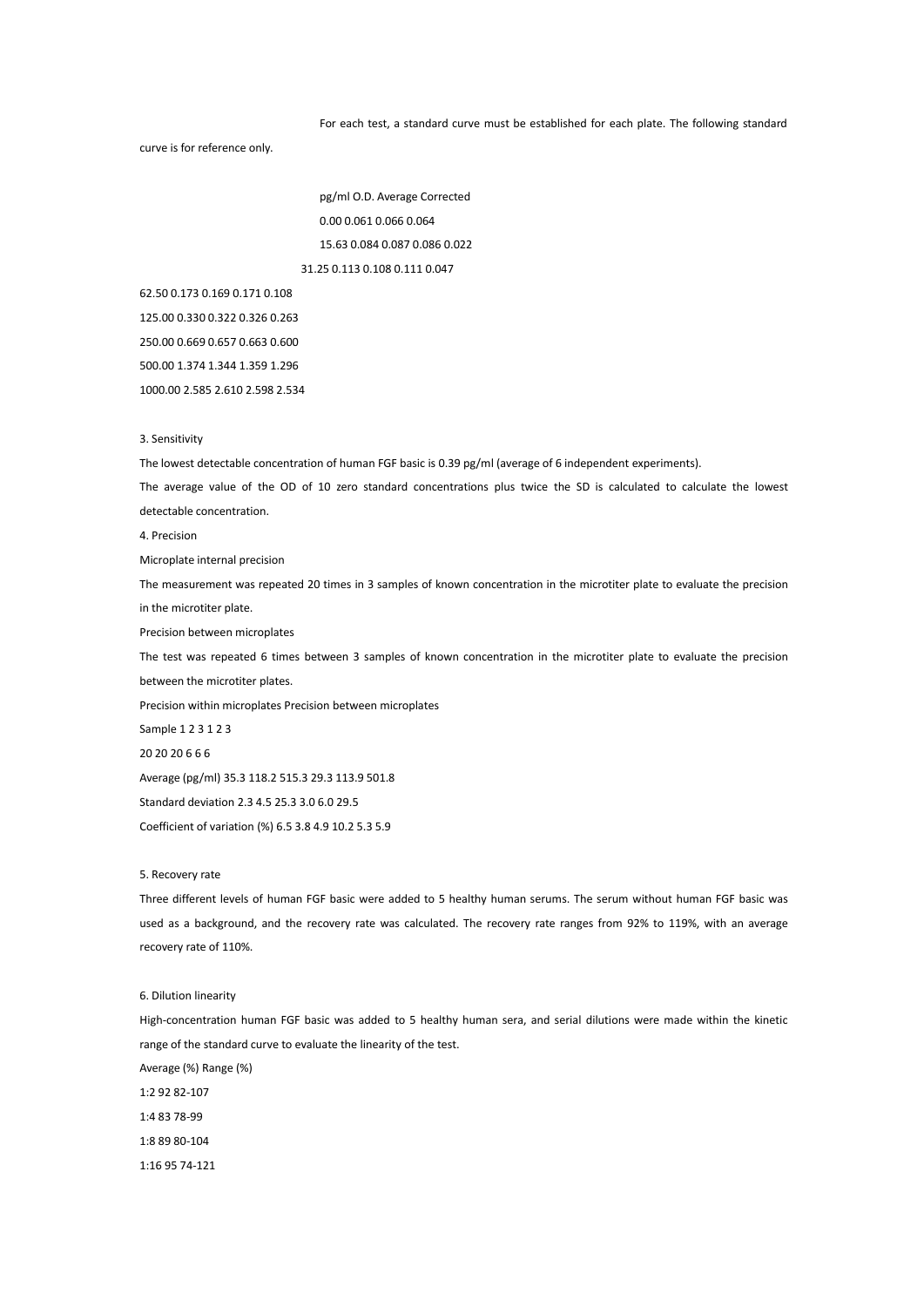# 7. Calibration

The standard of this kit is high-purity recombinant human FGF basic calibrated by LinkTech.

8. Sample value

This kit was used to test 30 serum samples from healthy volunteers. The volunteers' medication history is unknown.

sample

Type Test sample

Quantity Concentration range

(pg/ml) measurable percentage

(%) Average concentration of measurable sample

(pg/ml)

Serum 30 n.d.-167.7 10 71.8

n.d. = The concentration value cannot be detected. If the concentration value of the sample is lower than the sensitivity, it is considered that the concentration value cannot be detected.

Note: This sample value range is not a physiological value range. The concentration range of healthy human samples varies with species, sample preparation, testing personnel, and equipment. The above data is for reference only.

# 9. Specificity

This kit recognizes natural and recombinant human FGF basic. The following factors were specifically evaluated, and no obvious cross-reactivity and interference effects were observed.

Human mouse rat EGF FGF-3 FGF-4 FGF-5 FGF-6 FGF-8a FGF-8e FGF-8f FGF-9 FGF-10 G-CSF GM-CSF HB-EGF HGF IGF-I IGF-II KGF/FGF-7 Klotho Klotho β FGF-4 FGF-6 FGF-8b FGF-8c FGF-9 FGF-10